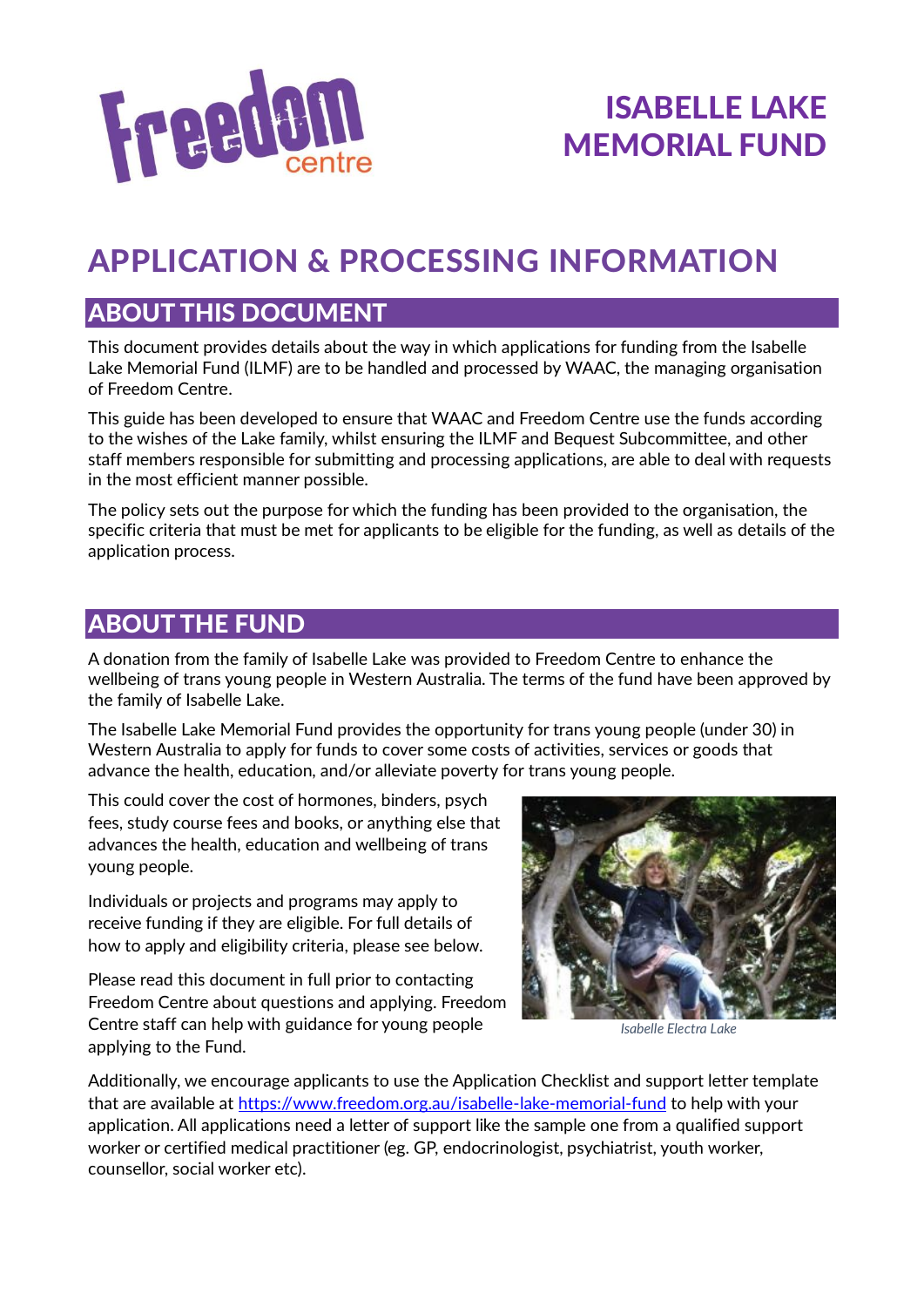

### ABOUT BELLE

Freedom Centre have welcomed the opportunity to work with the generous Lake family to offer this important opportunity, in line with the wishes of the late Isabelle Electra Lake.

Belle was a passionately active LGBTIQ+ community advocate who sadly passed away from leukemia on 28 February 2012 at age 21.



She was highly regarded for her volunteering efforts with several LGBTI community organisations including the Freedom Centre, WA Gender Project and Slutwalk Perth. Prior to becoming unwell again, Belle was working at the WA Equal Opportunity Commission, where she assisted in the development of resources for the Challenging Sexuality and Gender Based Bullying in Schools Project.

Belle was very passionate about Freedom Centre's mission to promote the health and wellbeing of young people's sexuality, sex and gender. She dedicated many hours to volunteering at the centre, particularly peer-supporting young people who are trans.

One of her dying wishes was to leave a legacy that continued this important goal, which her family has empowered through the creation of the Isabelle Lake Memorial Fund.

### GENERAL PRINCIPLES OF USE

The following general principles of use apply to the ILMF:

- 1. The ILMF will meet a charitable purpose, namely the advancement of health, education, and/or the alleviation of poverty for young people who are trans in Western Australia.
- 2. Regardless of the number of successful applicants for funding, the total amount of money from the ILMF which can be distributed in any one financial year will be limited to \$2,000.
- 3. Individuals (i.e. natural persons) who live in Western Australia or projects and programs occurring in Western Australia may apply to receive funding from ILMF.
- 4. In the event of competing demands for funding, the ILMF will fund projects and programs that provide the greatest good to the greatest number of people rather than individuals.
- 5. The ILMF is managed by WAAC.
- 6. The ILMF will generally award funding to projects and programs where there is no other funding available and/or there is a paucity of access to services.
- 7. The ILMF will be held by WAAC and will be placed in separate interest-bearing accounts.
- 8. Applicants can apply for and receive up to \$300 per financial year.
- 9. After a previously successful application, applicants can apply for further funding. The cumulative funds available over multiple years to an applicant is capped at \$1000.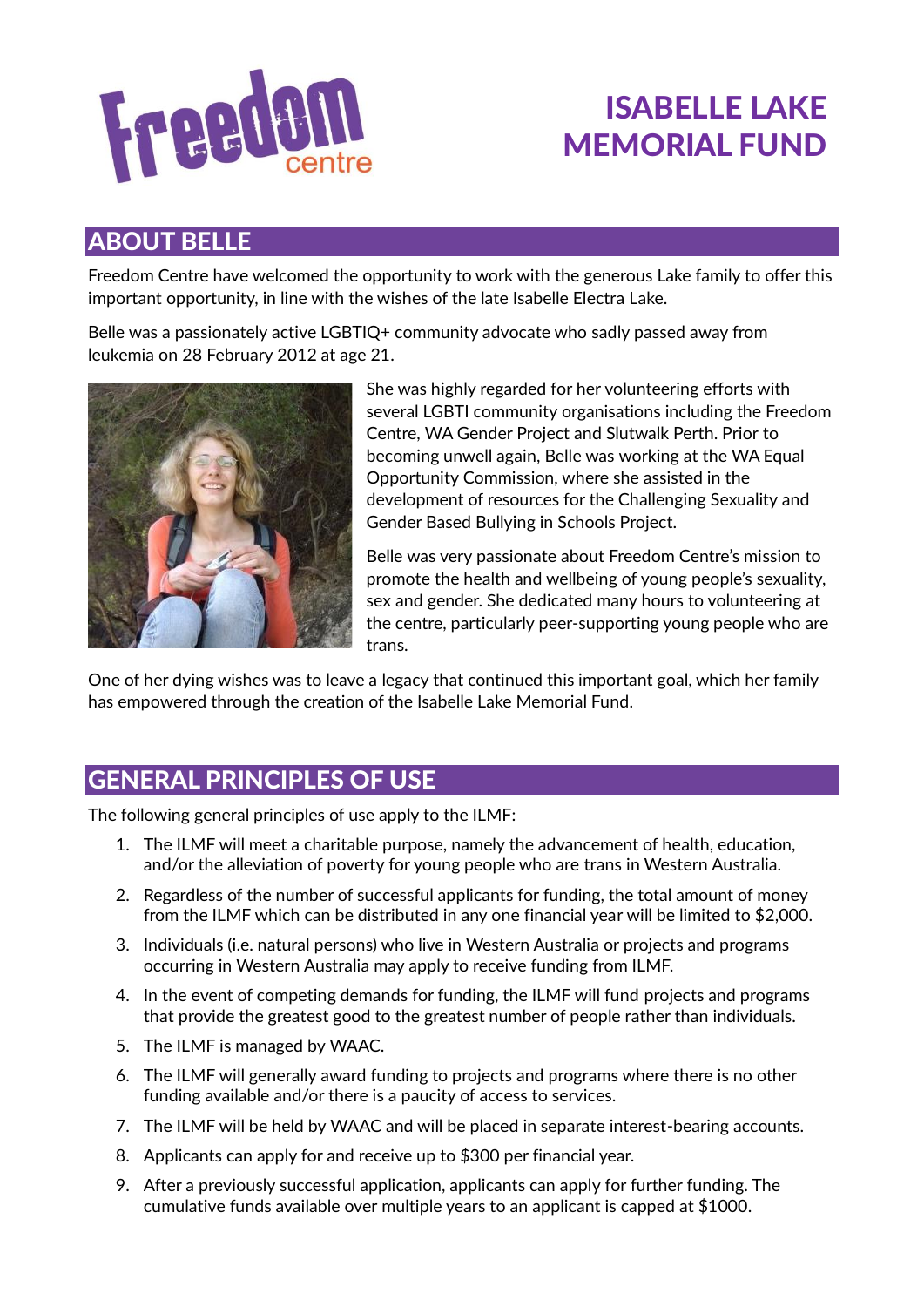

- 10. The ILMF and Bequest Subcommittee assigned to consider ILMF applications may, in the interests of fairness to all actual and potential applicants, refuse an application from a person who has received funds in prior financial years, despite not exceeding the maximum amount for the current financial year.
- 11. The outgoings and balance of ILMF will be reported annually.

### APPLICATION CRITERIA

#### **INDIVIDUALS**

General application criteria apply to the use of the ILMF. These criteria require that individual applicants:

- 1. Be a person who is trans, under the age of 30 and resides in Western Australia.
- 2. Be a person in receipt of a Department of Human Services (this includes Centrelink) benefit or hold a Health Care Card or provide other evidence of financial hardship. This ensures the fund is allocated to those who are experiencing financial hardship.

Additional application criteria for specific types of funding also apply and are set out below.

#### **HEALTH NEEDS**

Individuals who are trans and meet the general application criteria above can seek funding for health care services where those services are:

- 1. Not publicly funded;
- 2. Have a waiting period of longer than six months; or
- 3. The individual's specialist confirms in writing that treatment is urgently needed.

Examples of services for which funding can be sought are:

- Psychiatry appointments
- Hormone treatment costs
- Surgery costs
- Other Health costs
- Non-medical resources that promote the wellbeing of trans individuals, and are related to gender transition such as binders, packers, prosthetic breasts etc.
- Costs towards independent accommodation due to being at risk of homelessness.

A support letter stating the benefit of such treatment from a qualified support worker or certified medical practitioner must accompany the application.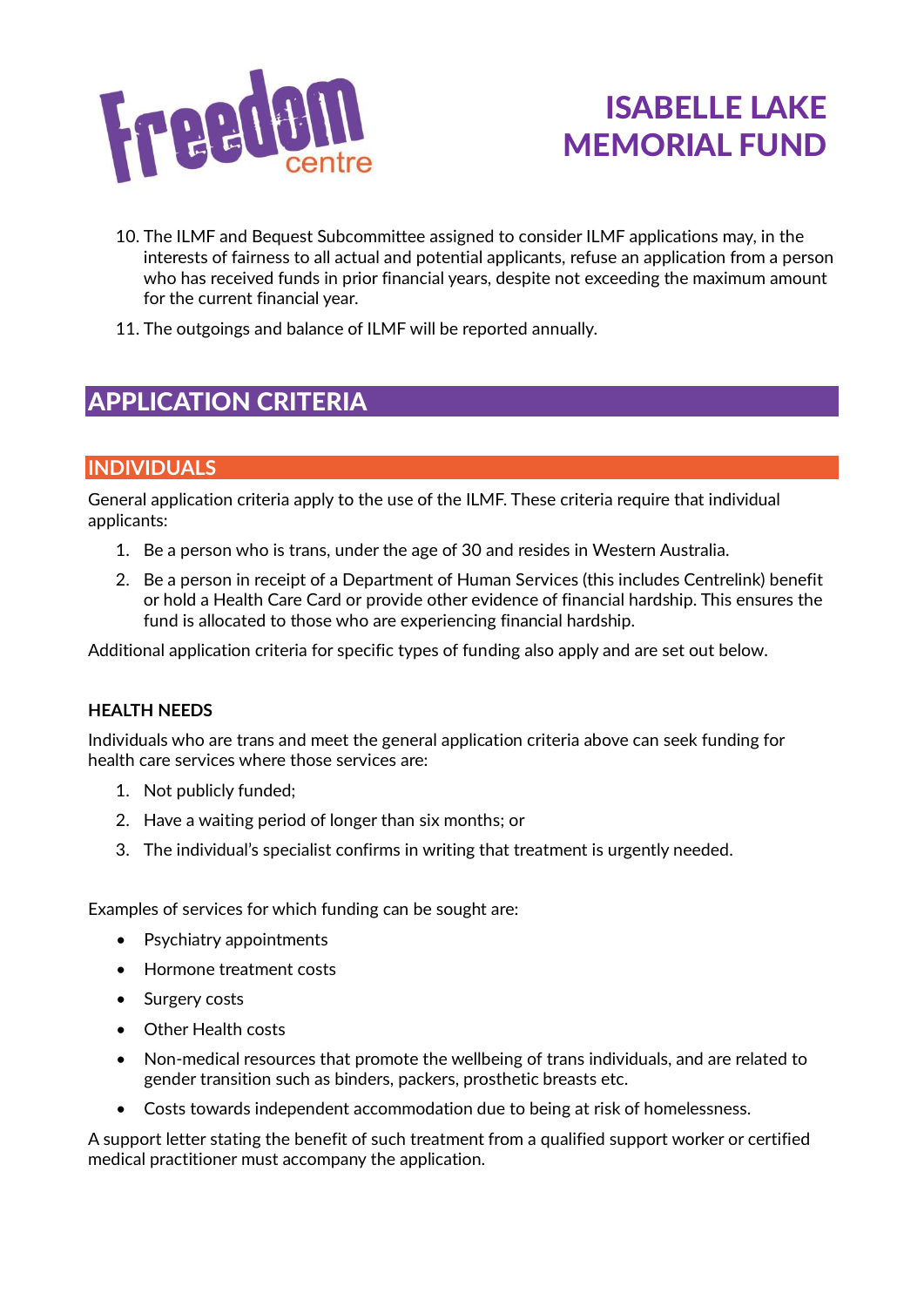

#### **EDUCATION FOR RETURNING TO WORK NEEDS**

Individuals who are trans who are seeking assistance towards education to allow them to return to work and who meet the general application criteria above can apply for funding. Examples of assistance that may be provided are:

- Funding towards course fees. This will only be considered if the applicant is not eligible for other tertiary assistance, such as HELP.
- Purchase of course books.
- Purchase of a computer to be used in undertaking a course.

Supporting materials required are:

- 1. Confirmation of eligibility for enrolment into a training course through a certified TAFE, University or training group.
- 2. Confirmation of passing previous modules, evidenced on a statement of academic record, where subsequent funding is being sought.

#### **PROJECTS OR PROGRAMS**

General application criteria apply to the use of the ILMF. These criteria require that project/program applicants:

- 1. Are applying for funding for a project/program which is driven by trans young person/s in Western Australia and includes a trans young person throughout the planning and implementation of the project/program.
- 2. Can demonstrate that the project/program is not already receiving funding and cannot access funding from other appropriate sources.

Projects or programs that are eligible to be funded for groups may include, but are not limited to:

- Retreats for trans people;
- Educational forums/conferences where external speakers or facilitators are funded;
- Updating a library and resources for target groups;
- Funding videoconferencing for trans people living in rural and remote regions and facilitated groups via teleconferencing, etc.

The fund does not cover costs associated with individuals attending conferences, or travel.

### APPLICATION PROCESS

The following application process applies to funding applications for individuals as well as programs and projects aimed at providing services to both individuals and groups: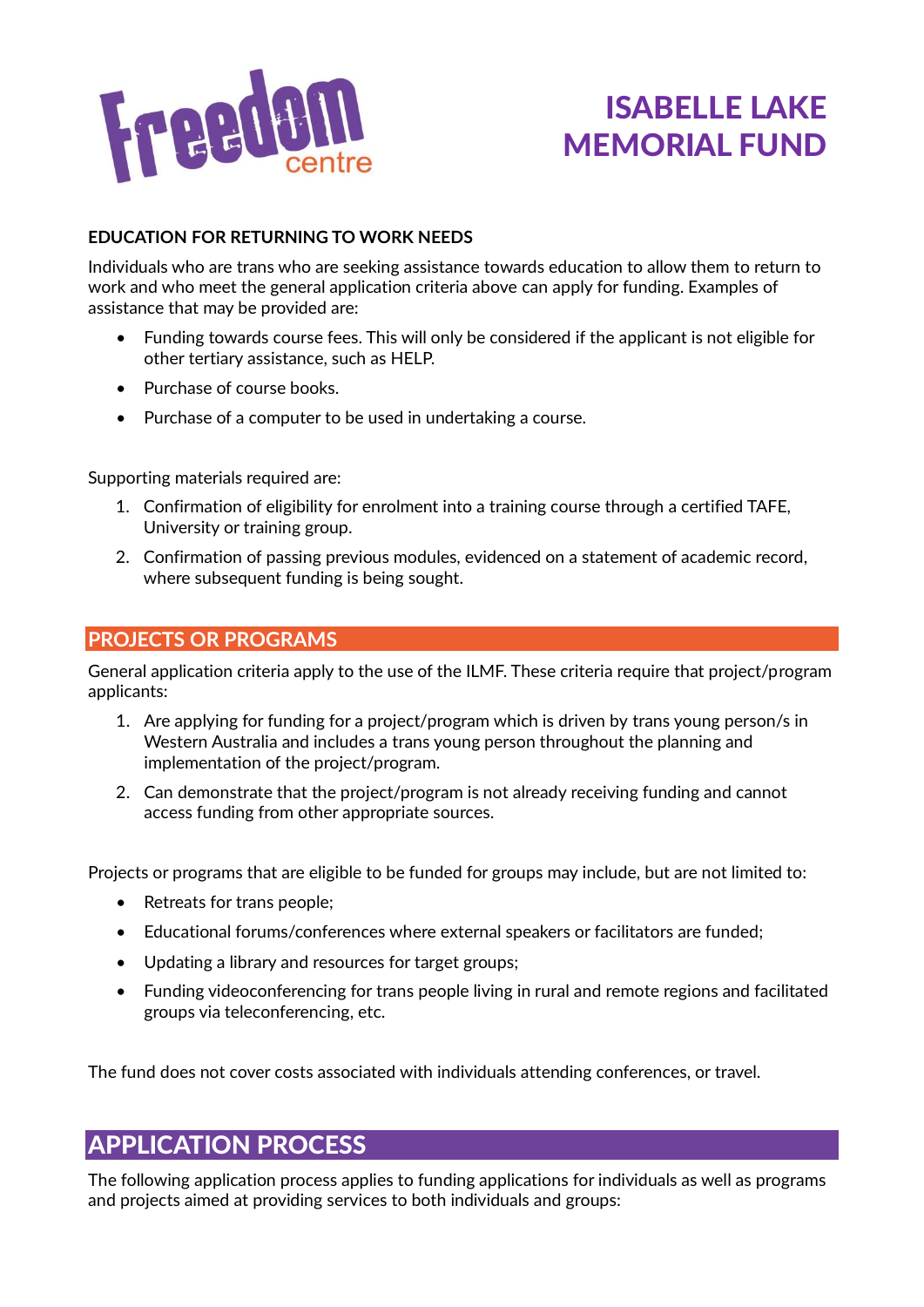

- 1. Applications will be assessed monthly (by face-to-face meeting or electronically) by the ILMF & Bequest Subcommittee assigned by WAAC's Board to approve applications.
- 2. The Subcommittee will consist of a Board Member (other than the Chairperson) and the Accountant.
- 3. Application details are to be provided by the applicant on the Isabelle Lake Memorial Fund Application Form – Individual, or the Isabelle Lake Memorial Fund Application Form – Project, on the appropriate form. As part of completing the project application form, applicants must also fill out the Project Questionnaire (also attached). For both types of applicants, all required supporting documentation is to be attached to the application.
- 4. For individual funding applicants, a minimum of two quotes should be supplied where practicable, taking in to account the ease of accessibility to multiple suppliers for the item being funded. If two quotes cannot be provided, one quote or an invoice must be provided. Acceptance of the application based on a single invoice/quote will be at the discretion of the Fund Committee, who may request further information if they consider it necessary. Where the funding application is for a product or service which is sold online and has a fixed price, a printout or screen grab showing the product (including shipping costs) or service is an acceptable format for quotes.
- 5. A letter of support must also be provided for all individual applicants. Where possible, this letter should be obtained by the applicant from a doctor, counsellor or other support person of the applicant. This letter may be provided by the Freedom Centre Coordinator or other Freedom Centre staff. For project or program applications, the applicant will need to demonstrate support for the project. A template Support Letter is available from the Freedom Centre website.
- 6. Decisions will be relayed to the applicants in a timely manner.
- 7. Funding will only be paid out on the production of evidence that an expense will incur, or has been incurred, e.g. by providing an invoice/quote.
- 8. Funds can only be paid to a third party. For approved individual applications, the funds may be transferred to a WAAC Corporate Credit Card in cases where a credit card is the only possible means for purchasing the product or service. The Freedom Centre Coordinator is then responsible for ensuring the transaction occurs correctly.

### FUNDING APPLICATION FORMS

There are two different application forms available which should be used for the funding application. One form is required for individual applicants and the other is for project/program applicants (the latter form includes the compulsory Project Questionnaire).

The forms are attached to this policy document and are also available separately as forms. A template Support Letter and Application Checklist are available from the Freedom Centre website.

All required documents are available at [www.freedom.org.au/isabelle-lake-memorial-fund](https://www.freedom.org.au/isabelle-lake-memorial-fund)

Submit your Isabelle Lake Memorial Fund Application to;

**Attention**: Freedom Centre Coordinator

**Regarding**: Isabelle Lake Memorial Fund Application